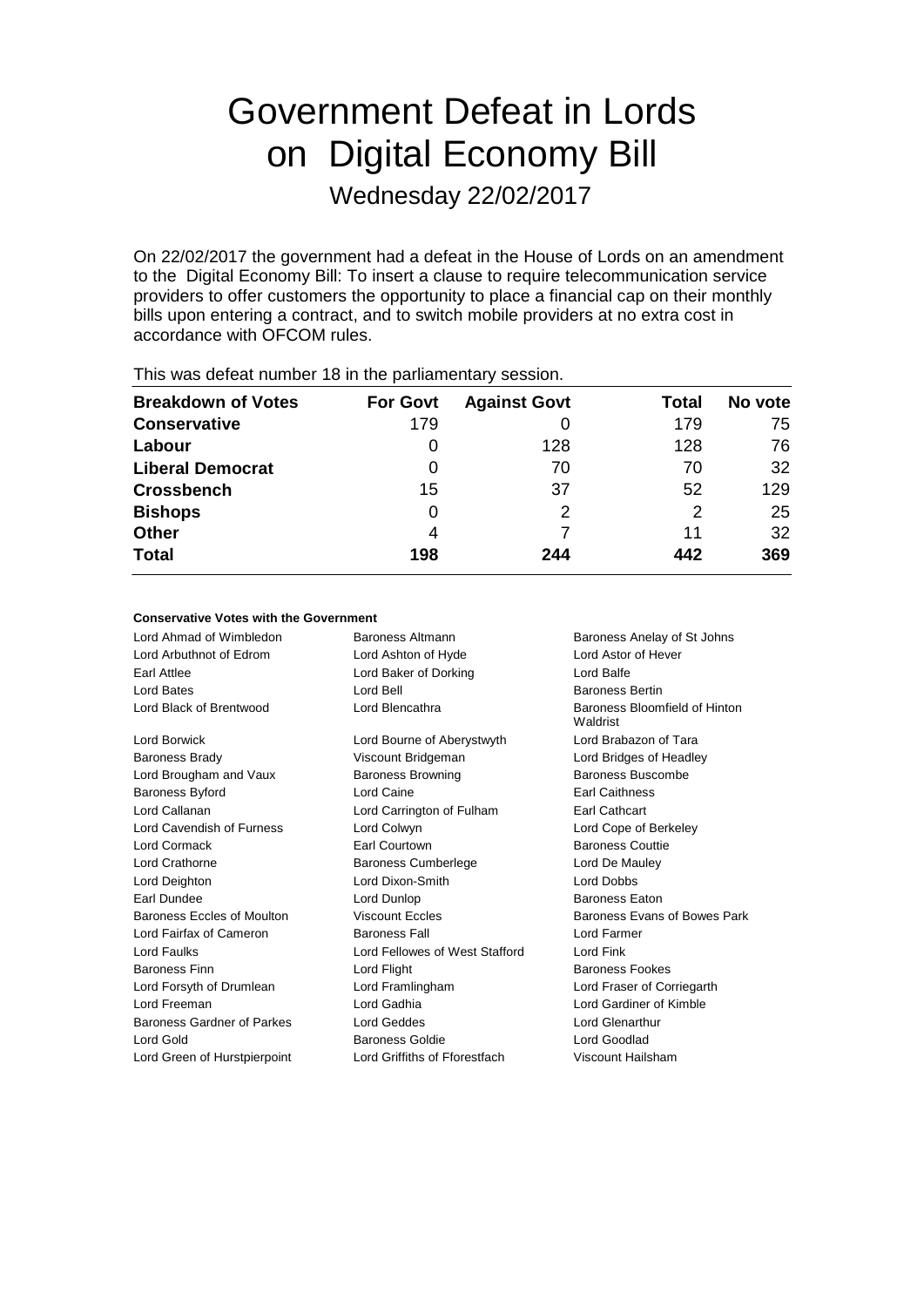Lord Hamilton of Epsom Baroness Hanham Lord Harris of Peckham Lord Henley Lord Hill of Oareford Lord Hodgson of Astley Abbotts Baroness Hodgson of Abinger Lord Holmes of Richmond Earl Home Baroness Hooper Lord Horam Earl Howe Lord Howell of Guildford Lord Hunt of Wirral Lord Inglewood Lord James of Blackheath Baroness Jenkin of Kennington Lord Keen of Elie Lord King of Bridgwater Lord Lamont of Lerwick Lord Lang of Monkton Lord Lansley Lord Lawson of Blaby Lord Leigh of Hurley Lord Lexden Earl Lindsay Lord Lingfield Earl Liverpool **Lord Lucas** Lord Lucas **Lord Lupton** Lord MacGregor of Pulham Market Lord Mackay of Clashfern Lord MacLaurin of Knebworth Lord Magan of Castletown **Baroness Manzoor Baroness Manzoor** Lord Marland Lord Maude of Horsham Lord McColl of Dulwich Lord McInnes of Kilwinning Baroness McIntosh of Pickering Baroness Mobarik Baroness Mobaric Duke of Montrose Baroness Morris of Bolton Lord Moynihan Lord Naseby Lord Nash **Baroness Neville-Jones** Baroness Neville-Rolfe Baroness Newlove Lord Northbrook Lord Norton of Louth Lord O'Shaughnessy **Baroness O'Cathain** Baroness Oppenheim-Barnes Baroness Pidding **Lord Polak Lord Polace Contains Lord Popat** Lord Popat Lord Porter of Spalding Lord Prior of Brampton Baroness Rawlings Baroness Redfern Lord Renfrew of Kaimsthorn Lord Ribeiro Viscount Ridley Lord Risby Lord Robathan Baroness Rock Lord Ryder of Wensum Lord Sassoon Baroness Scott of Bybrook Baroness Seccombe Earl Selborne Lord Selkirk of Douglas **Lord Selsdon** Baroness Shackleton of Belgravia Baroness Sharples Lord Sheikh Lord Sherbourne of Didsbury Baroness Shields Lord Shinkwin Lord Skelmersdale Lord Smith of Hindhead **Lord Spicer** Lord Spicer **Baroness Stedman-Scott** Lord Sterling of Plaistow Baroness Stowell of Beeston Lord Strathclyde **Baroness Stroud Community Baroness Sugg Community Community Baroness Sugg Community Community Community Community** Lord Swinfen Lord Taylor of Holbeach Lord Tebbit Lord Trefgarne Viscount Trenchard Lord Trimble Lord True Baroness Vere of Norbiton Baroness Verma Lord Wakeham Lord Wasserman Lord Wei Baroness Wilcox Baroness Williams of Trafford Lord Wolfson of Aspley Guise

Lord Young of Cookham Viscount Younger of Leckie

### **Conservative Votes against the Government**

#### **Labour Votes with the Government**

#### **Labour Votes against the Government**

Lord Anderson of Swansea **Baroness Andrews** Baroness Armstrong of Hill Top Baroness Bakewell Lord Bassam of Brighton Lord Berkeley Lord Bhattacharyya Baroness Blackstone Lord Blunkett Lord Bradley **Lord Bragg Lord Bragg Lord Bradley** Lord Brookman Lord Campbell-Savours Lord Carter of Coles Lord Cashman Baroness Chakrabarti **Viscount Chandos** Lord Clark of Windermere Lord Clarke of Hampstead Lord Clinton-Davis Baroness Cohen of Pimlico Lord Collins of Highbury Baroness Corston Lord Cunningham of Felling Lord Darling of Roulanish Lord Davies of Oldham Lord Desai Baroness Donaghy **Baroness Drake Lord Evans of Watford** Baroness Drake Lord Evans of Watford Baroness Farrington of Ribbleton Lord Faulkner of Worcester Lord Foster of Bishop Auckland Lord Foulkes of Cumnock Baroness Gale Corresponding Lord Giddens Lord Glasman **Baroness Golding Class Constructs** Lord Goldsmith Lord Gordon of Strathblane Lord Grantchester Lord Hain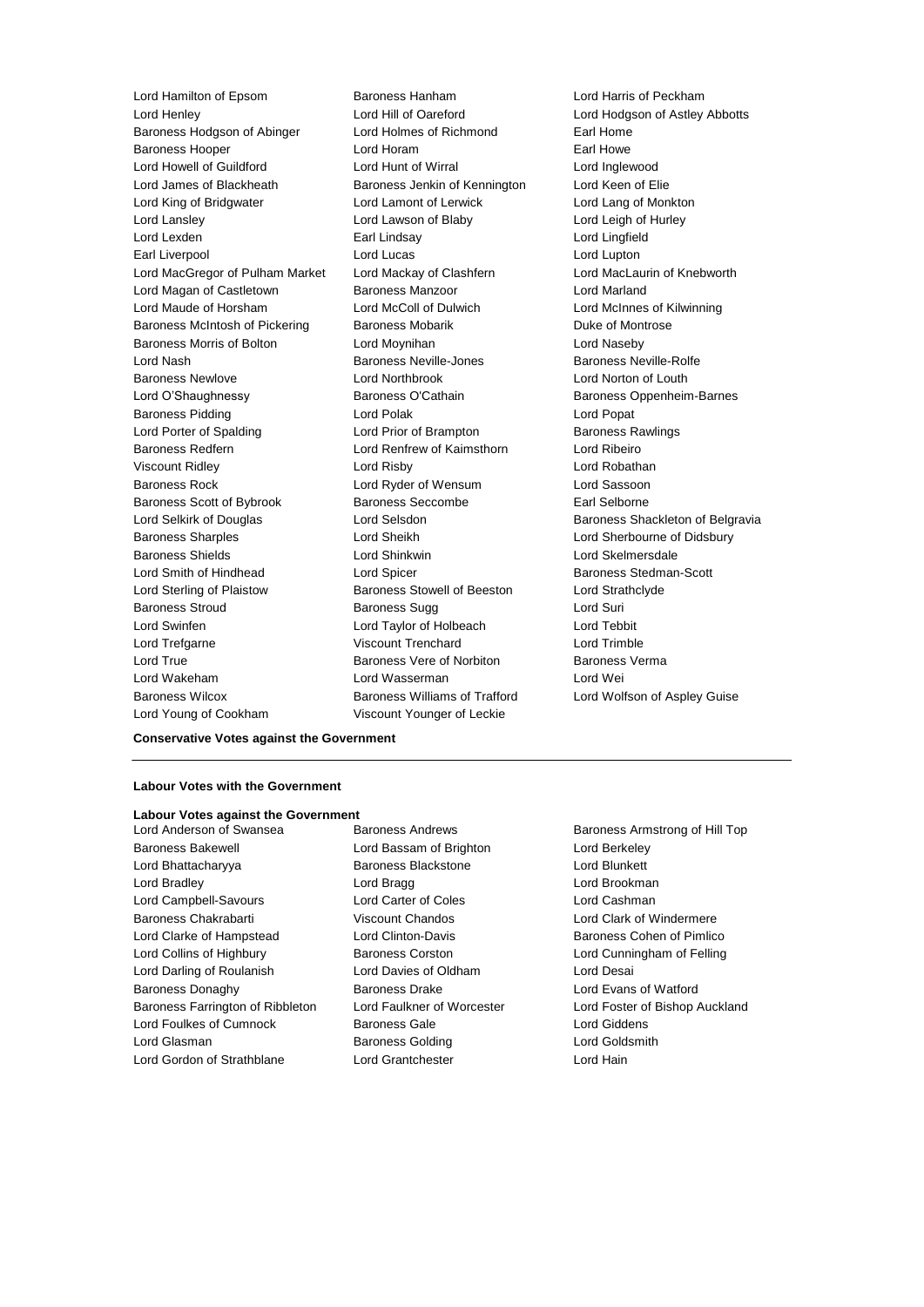| <b>Viscount Hanworth</b>             | Lord Harris of Haringey         | Lord Harrison          |
|--------------------------------------|---------------------------------|------------------------|
| Baroness Hayter of Kentish Town      | Baroness Healy of Primrose Hill | <b>Baroness Henig</b>  |
| Lord Hollick                         | Baroness Hollis of Heigham      | Lord Howarth of        |
| Baroness Howells of St Davids        | Lord Howie of Troon             | Lord Hoyle             |
| Lord Hughes of Woodside              | Lord Hunt of Kings Heath        | Lord Jones             |
| Baroness Jones of Whitchurch         | Lord Jordan                     | Baroness Jowell        |
| Lord Judd                            | Lord Kennedy of Southwark       | <b>Baroness Kingsn</b> |
| Lord Kinnock                         | Baroness Kinnock of Holyhead    | Lord Kirkhill          |
| Lord Knight of Weymouth              | Baroness Lawrence of Clarendon  | Lord Lea of Cron       |
| Lord Lennie                          | Lord Liddle                     | Lord Lipsey            |
| <b>Baroness Lister of Burtersett</b> | Lord Lympne                     | Lord Macdonald         |
| Lord MacKenzie of Culkein            | Lord Maxton                     | Lord McAvoy            |
| Baroness McDonagh                    | Baroness McIntosh of Hudnall    | Lord Mendelsohr        |
| <b>Lord Mitchell</b>                 | <b>Lord Monks</b>               | <b>Baroness Morgar</b> |
| Lord Morgan                          | Lord Morris of Handsworth       | <b>Baroness Morris</b> |
| Lord Murphy of Torfaen               | <b>Baroness Nye</b>             | Lord O'Neill of Cl     |
| Lord Pendry                          | <b>Baroness Pitkeathley</b>     | Lord Ponsonby o        |
| <b>Lord Prescott</b>                 | <b>Baroness Prosser</b>         | Baroness Quin          |
| <b>Baroness Rebuck</b>               | Lord Reid of Cardowan           | Lord Rooker            |
| Lord Rosser                          | Lord Rowlands                   | <b>Baroness Royall</b> |
| Lord Sawyer                          | <b>Baroness Sherlock</b>        | Viscount Simon         |
| Baroness Smith of Basildon           | Lord Smith of Leigh             | Lord Snape             |
| Lord Soley                           | Lord Stevenson of Balmacara     | Lord Stone of Bla      |
| Baroness Symons of Vernham Dean      | Baroness Taylor of Bolton       | <b>Baroness Thornt</b> |
| Lord Tomlinson                       | Lord Touhig                     | Lord Turnberg          |
| Lord Watson of Invergowrie           | <b>Lord Watts</b>               | Lord West of Spi       |
| <b>Baroness Wheeler</b>              | <b>Baroness Whitaker</b>        | Lord Whitty            |
| Lord Williams of Elvel               | Lord Woolmer of Leeds           | <b>Baroness Worthi</b> |
| Lord Young of Norwood Green          | Baroness Young of Old Scone     |                        |
|                                      |                                 |                        |

roness Henig rd Howarth of Newport roness Kingsmill rd Lea of Crondall<br>rd Lipsey rd Macdonald of Tradeston rd Mendelsohn roness Morgan of Huyton roness Morris of Yardley rd O'Neill of Clackmannan rd Ponsonby of Shulbrede roness Quin roness Royall of Blaisdon count Simon rd Stone of Blackheath roness Thornton rd West of Spithead roness Worthington

#### **Liberal Democrat Votes with the Government**

### **Liberal Democrat Votes against the Government** Lord Alderdice **Baroness Bakewell of Hardington Mandeville** Baroness Barker Baroness Benjamin Baroness Bonham-Carter of Yarnbury Baroness Bowles of Berkhamsted Baroness Brinton **Baroness** Brinton **Lord Bruce of Bennachie** Baroness Burt of Solihull Lord Campbell of Pittenweem Lord Chidgey Lord Clement-Jones Lord Cotter **Lord Dholakia** Baroness Doocey Baroness Falkner of Margravine Baroness Featherstone Lord Foster of Bath Lord Fox **Baroness Garden of Frognal** Lord German Lord German Earl Glasgow **Lord Goddard of Stockport** Baroness Grender Baroness Hamwee Baroness Harris of Richmond Baroness Humphreys Lord Hussain **Baroness Hussein-Ece** Baroness Janke Baroness Jolly **Lord Kirkwood of Kirkhope** Baroness Kramer Lord Lee of Trafford **Baroness Ludford** Baroness Ludford Lord Maclennan of Rogart Baroness Miller of Chilthorne Domer Lord Newby **Baroness Northover** Baroness Northover Lord Oates Lord Paddick Lord Palmer of Childs Hill Baroness Parminter Baroness Pinnock Lord Purvis of Tweed Baroness Randerson Lord Redesdale Lord Rennard Lord Roberts of Llandudno Baroness Scott of Needham Market Lord Shipley Lord Shutt of Greetland Lord Stephen Lord Stoneham of Droxford<br>
Lord Stoneham of Droxford<br>
Lord Strasburger<br>
Lord Taverne Lord Strasburger Lord Taverne Lord Teverson Baroness Thomas of Winchester Lord Thomas of Gresford Baroness Thornhill Viscount Thurso Lord Tope Lord Tyler **Baroness Tyler of Enfield** Lord Wallace of Saltaire